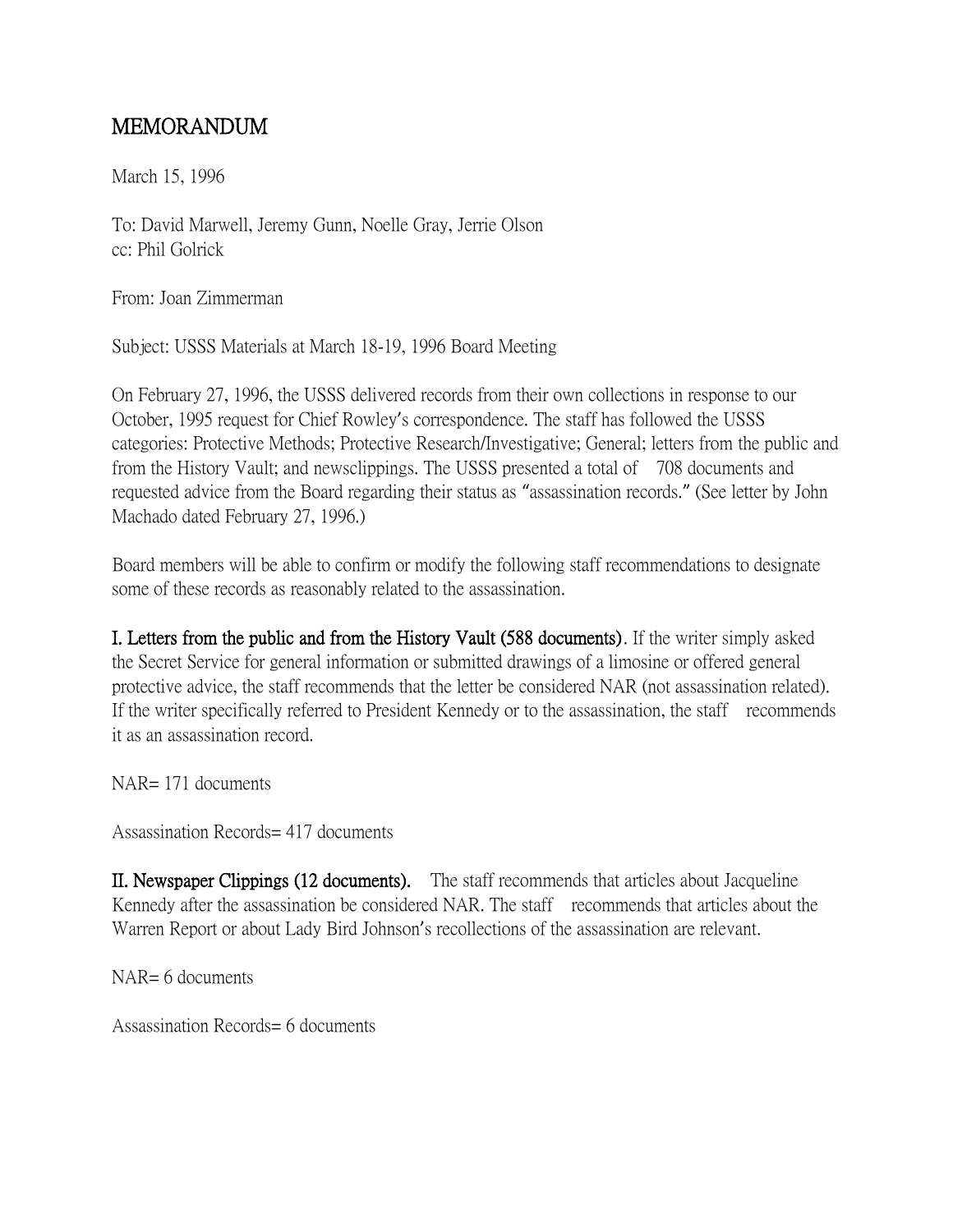III. Protective Research/Investigative (41 documents). The staff recommends that the following materials be considered NAR: memos on the Kennedy Detail and maintenance of automobiles (with the exception of the presidential limosine) *after* the assassination. Included as potential assassination records are the following: materials on civil emergency planning (November 1963-September 1964); revision of procedures for Presidential Security Surveys (1964); recruitment and investigations (1964); Project Star; security and inspections (1964); liaison with other agencies (1964); White House Communications Agency memos (1964); memos on changes in protective procedures (1964).

NAR= 5 documents

Assassination Records= 36 documents

IV. Protective Methods (34 documents). The staff recommends that material on Federal Executive Boards, press bus arrangements (1964), the Kennedy Detail (1964), and personal safety for agents be considered NAR. Potential assassination records include the following (all 1964 unless otherwise indicated): White House Police coverage; information on local law enforcement agencies; legal authority for Secret Service protection; USSS-media contact; protective assistance to Secret Service from other entities; revision of protective survey reporting (1963-1964); suspension of USSS investigation of the assassination; internal security at USSS; letters from the public that mention the assassination or protective measures (including LBJ ranch where JFK was scheduled to stay).

NAR= 7 documents

Assassination Records= 27 documents

V. General (37 documents). The staff recommends the following be considered NAR: memos on criteria for merit, type of tear gas to use, purchase of a watchman's clock, a pistol tournament, police training, misconduct by USSS personnel at LBJ ranch, plans for the 1965 Inauguration, food stamps, the presidential seal, and public access to the LBJ ranch. Potential assassination records might include the following (all in 1964): memos on White House Police training; medical exams for USSS Special Agents; a commendation for Clint Hill; changes in the White House Detail Manual; changes in White House Communications Agency service; the Warren Commission; and letters from the public that refer to the assassination.

NAR= 18 documents

Assassination Records= 19 documents (including two definite maybes)

Zimmerman e:\mar18usss\bdmtg